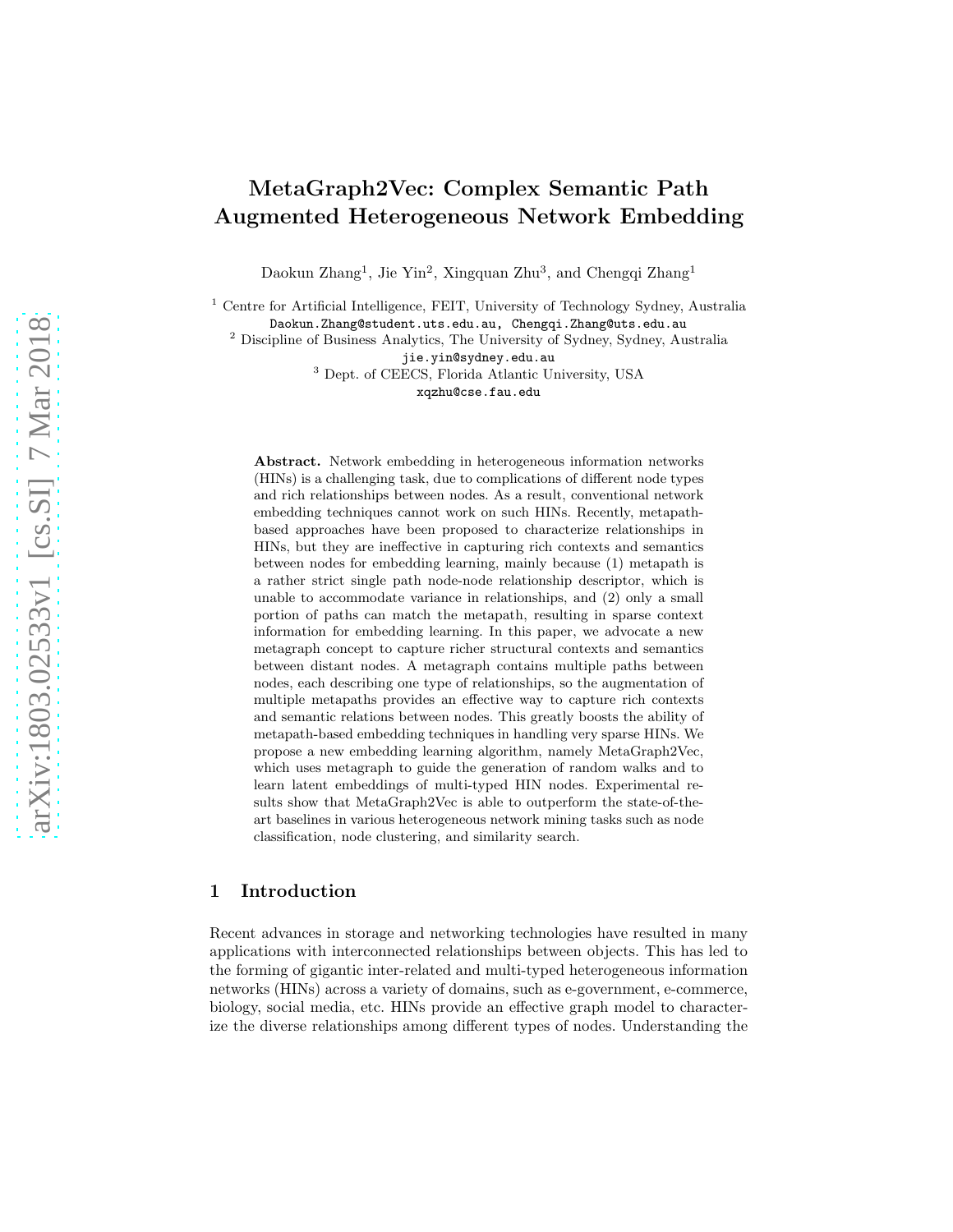vast amount of semantic information modeled in HINs has received a lot of attention. In particular, the concept of metapaths [\[10\]](#page-11-0), which connect two nodes through a sequence of relations between node types, is widely used to exploit rich semantics in HINs. In the last few years, many metapath-based algorithms are proposed to carry out data mining tasks over HINs, including similarity search [\[10\]](#page-11-0), personalized recommendation [\[6,](#page-11-1)[9\]](#page-11-2), and object clustering [\[11\]](#page-11-3).

Despite their great potential, data mining tasks in HINs often suffer from high complexity, because real-world HINs are very large and have very complex network structure. For example, when measuring metapath similarity between two distant nodes, all metapath instances need to be enumerated. This makes it very time-consuming to perform mining tasks, such as link prediction or similarity search, across the entire network. This inspires a lot of research interests in network embedding that aims to embed the network into a low-dimensional vector space, such that the proximity (or similarity) between nodes in the original network can be preserved. Analysis and search over large-scale HINs can then be applied in the embedding space, with the help of efficient indexing or parallelized algorithms designed for vector spaces.

Conventional network embedding techniques [\[1,](#page-11-4)[4](#page-11-5)[,8](#page-11-6)[,12](#page-11-7)[,13,](#page-11-8)[14,](#page-11-9)[15](#page-11-10)[,16\]](#page-11-11), however, focus on homogeneous networks, where all nodes and relations are considered to have a single type. Thus, they cannot handle the heterogeneity of node and relation types in HINs. Only very recently, metapath-based approaches [\[2,](#page-11-12)[3\]](#page-11-13), such as MetaPath2Vec [\[3\]](#page-11-13), are proposed to exploit specific metapaths as guidance to generate random walks and then to learn heterogeneous network embedding. For example, consider a DBLP bibliographic network, Fig. [1\(a\)](#page-2-0) shows the HIN schema, which consists of three node types: Author (A), Paper (P) and Venue (V), and three edge types: an author writes a paper, a paper cites another paper, and a paper is published in a venue. The metapath  $\mathcal{P}_1: A \to P \to V \to P \to A$ describes the relationship where both authors have papers published in the same venue, while  $P_2: A \to P \to A \to P \to A$  describes that two authors share the same co-author. If  $\mathcal{P}_1$  is used by MetaPath2Vec to generate random walks, a possible random walk could be:  $a_1 \rightarrow p_1 \rightarrow v_1 \rightarrow p_2 \rightarrow a_2$ . Consider a window size of 2, authors  $a_1$  and  $a_2$  would share the same context node  $v_1$ , so they should be close to each other in the embedding space. This way, semantic similarity between nodes conveyed by metapaths is preserved.

Due to difficulties in information access, however, real-world HINs often have sparse connections or many missing links. As a result, metapath-based algorithms may fail to capture latent semantics between distant nodes. As an example, consider the bibliographic network, where many papers may not have venue information, as they may be preprints submitted to upcoming venues or their venues are simply missing. The lack of paper-venue connection would result in many short random walks, failing to capture hidden semantic similarity between distant nodes. On the other hand, besides publishing papers on same venues, distant authors can also be connected by other types of relations, like sharing common co-authors or publishing papers with similar topics. Such information should be taken into account to augment metapath-based embedding techniques.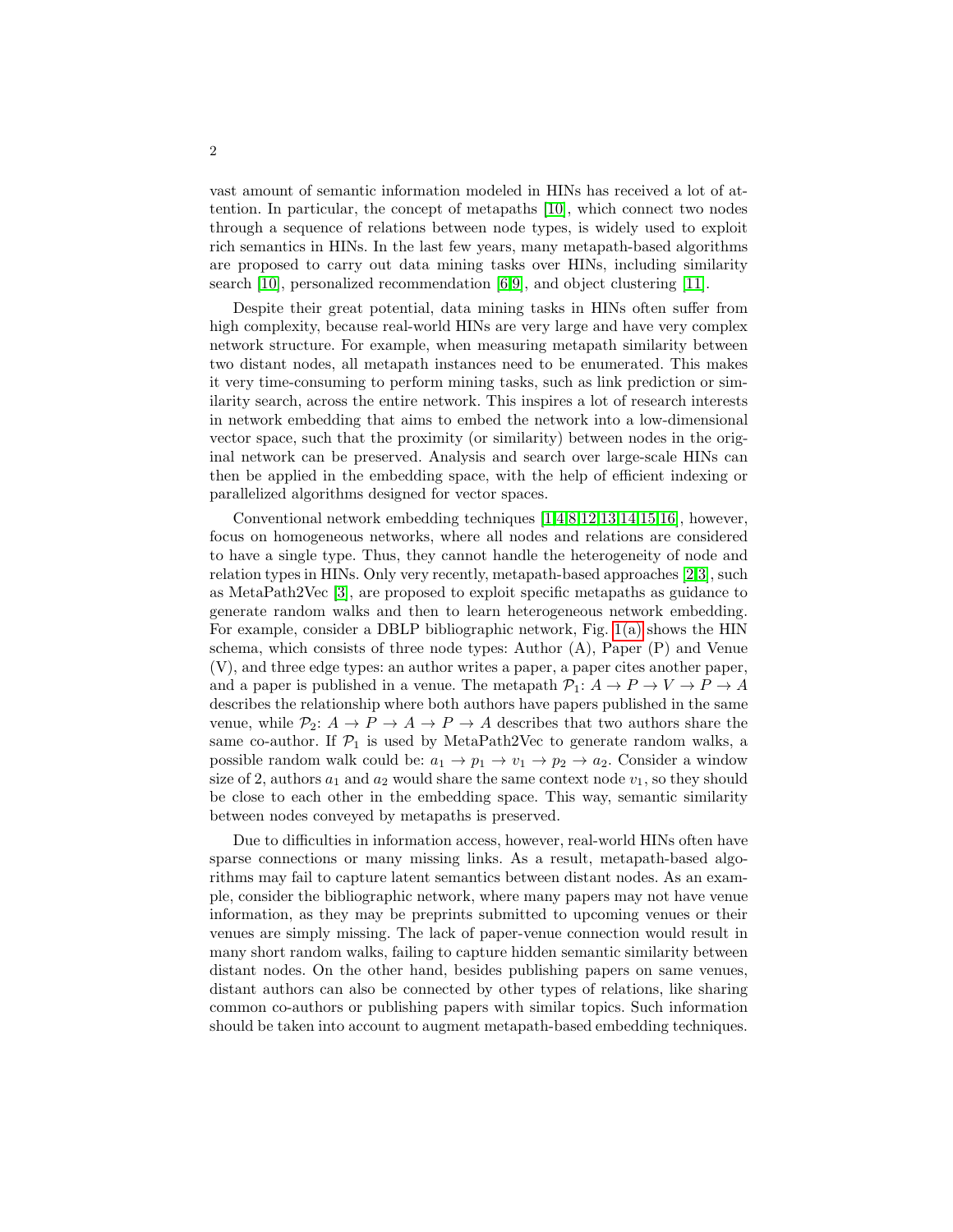<span id="page-2-0"></span>

(a) Schema

(b) Metapah and Metagraph

<span id="page-2-1"></span>Fig. 1. Schema, Metapath and Metagraph



<span id="page-2-2"></span>Fig. 2. An example of random walk from  $a_1$  to  $a_4$  based on metagraph  $\mathcal{G}$ , which cannot be generated using metapaths  $\mathcal{P}_1$  and  $\mathcal{P}_2$ . This justifies the ability of MetaGraph2Vec to provide richer structural contexts to measure semantic similarity between distant nodes.

Inspired by this observation, we propose a new method for heterogeneous network embedding, called MetaGraph2Vec, that learns more informative embeddings by capturing richer semantic relations between distant nodes. The main idea is to use metagraph [\[5\]](#page-11-14) to guide random walk generation in an HIN, which fully encodes latent semantic relations between distant nodes at the network level. Metagraph has its strength to describe complex relationships between nodes and to provide more flexible matching when generating random walks in an HIN. Fig. [1\(b\)](#page-2-1) illustrates a metagraph  $G$ , which describes that two authors are relevant if they have papers published in the same venue or they share the same co-authors. Metagraph  $G$  can be considered as a union of metapaths  $\mathcal{P}_1$ and  $\mathcal{P}_2$ , but when generating random walks, it can provide a superset of random walks generated by both  $P_1$  and  $P_2$ . Fig. [2](#page-2-2) gives an example to illustrate the intuition behind. When one uses metapath  $\mathcal{P}_1$  to guide random walks, if paper  $p_1$  has no venue information, the random walk would stop at  $p_1$  because the link from  $p_1$  to  $v_1$  is missing. This results in generating too many short random walks that cannot reveal semantic relation between authors  $a_1$  and  $a_3$ . In contrast, when metagraph G is used as guidance, the random walk  $a_1 \rightarrow p_1 \rightarrow a_2 \rightarrow p_2 \rightarrow a_3$ , and  $a_3 \rightarrow p_4 \rightarrow v_2 \rightarrow p_5 \rightarrow a_4$  is generated by taking the path en route A and V in  $\mathcal G$ , respectively. This testifies the ability of MetaGraph2Vec to provide richer structural contexts to measure semantic similarity between distant nodes, thereby enabling more informative network embedding.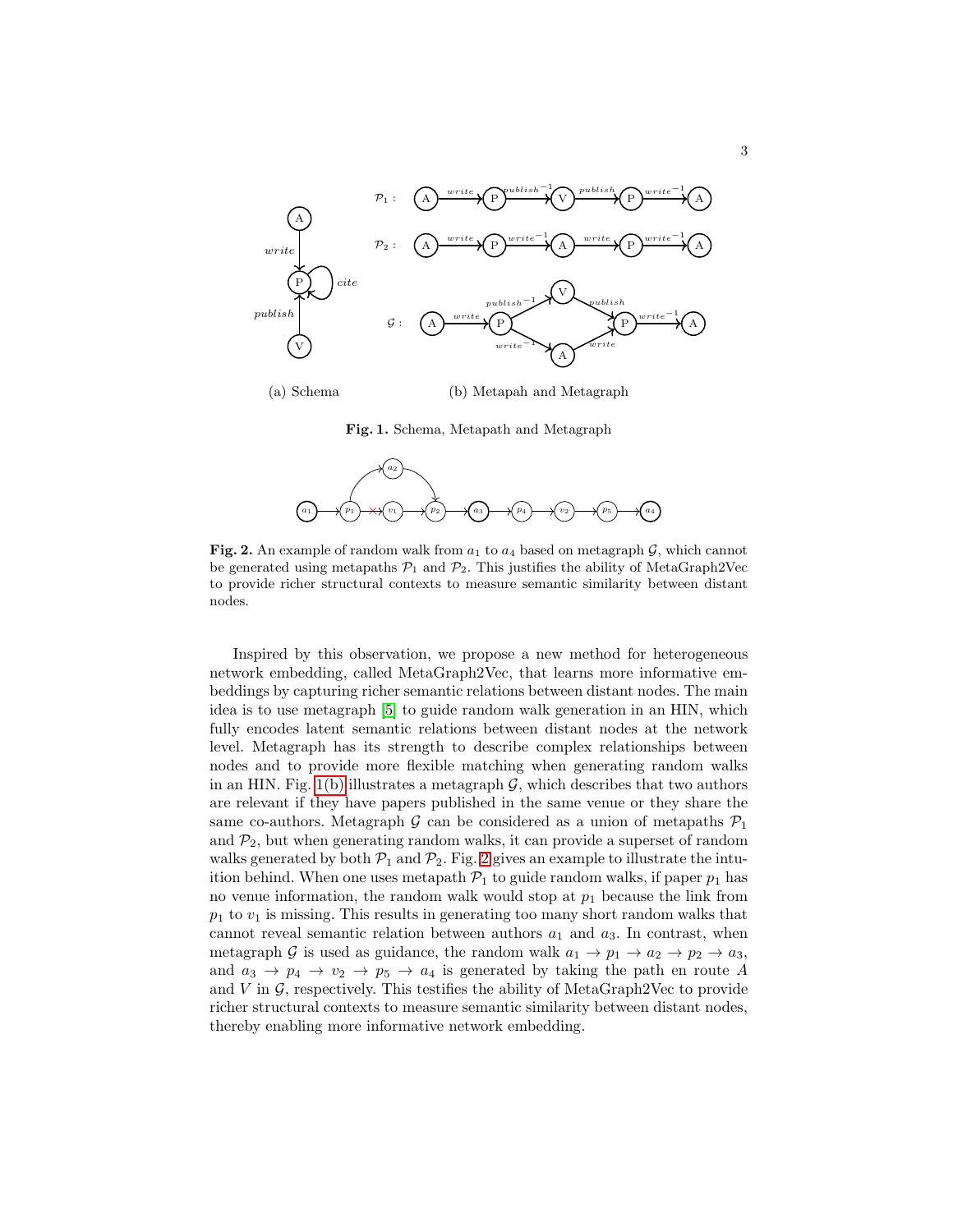Based on this idea, in MetaGraph2Vec, we first propose metagraph guided random walks in HINs to generate heterogeneous neighborhoods that fully encode rich semantic relations between distant nodes. Second, we generalize the Skip-Gram model [\[7\]](#page-11-15) to learn latent embeddings for multiple types of nodes. Finally, we develop a heterogeneous negative sampling based method that facilitates the efficient and accurate prediction of a node's heterogeneous neighborhood. MetaGraph2Vec has the advantage of offering more flexible ways to generate random walks in HINs so that richer structural contexts and semantics between nodes can be preserved in the embedding space.

The contributions of our paper are summarized as follows:

- 1. We advocate a new *metagraph* descriptor which augments metapaths for flexible and reliable relationship description in HINs. Our study investigates the ineffectiveness of existing metapath based node proximity in dealing with sparse HINs, and explains the advantage of metagraph based solutions.
- 2. We propose a new network embedding method, called MetaGraph2Vec, that uses metagraph to capture richer structural contexts and semantics between distant nodes and to learn latent embeddings for multiple types of nodes in HINs.
- 3. We demonstrate the effectiveness of our proposed method through various heterogeneous network mining tasks such as node classification, node clustering, and similarity search, outperforming the state-of-the-art.

## 2 Preliminaries and Problem Definition

In this section, we formalize the problem of heterogeneous information network embedding and give some preliminary definitions.

Definition 1. *A* heterogeneous information network (HIN) *is defined as a directed graph*  $G = (V, E)$  *with a node type mapping function*  $\phi : V \to \mathcal{L}$  *and an edge type mapping function*  $\psi : E \to \mathcal{R}$ .  $T_G = (\mathcal{L}, \mathcal{R})$  *is the network schema that defines the node type set*  $\mathcal L$  *with*  $\phi(v) \in \mathcal L$  *for each node*  $v \in V$ *, and the allowable link types*  $\mathcal{R}$  *with*  $\psi(e) \in \mathcal{R}$  *for each edge*  $e \in E$ *.* 

*Example 1.* For a bibliographic HIN composed of authors, papers, and venues, Fig. [1\(a\)](#page-2-0) defines its network schema. The network schema contains three node types, author (A), paper (P) and venue (V), and defines three allowable relations,  $A \xrightarrow{write} P, P \xrightarrow{cite} P$  and  $V \xrightarrow{publicity} P$ . Implicitly, the network schema also defines the reverse relations, i.e.,  $P \xrightarrow{write^{-1}} A$ ,  $P \xrightarrow{cite^{-1}} P$  and  $P \xrightarrow{publich^{-1}} V$ .

Definition 2. *Given an HIN* G*,* heterogeneous network embedding *aims to learn a mapping function*  $\Phi: V \to \mathbb{R}^d$  *that embeds the network nodes*  $v \in V$ *into a low-dimensional Euclidean space with*  $d \ll |V|$  *and guarantees that nodes sharing similar semantics in* G *have close low-dimensional representations*  $\Phi(v)$ *.* 

4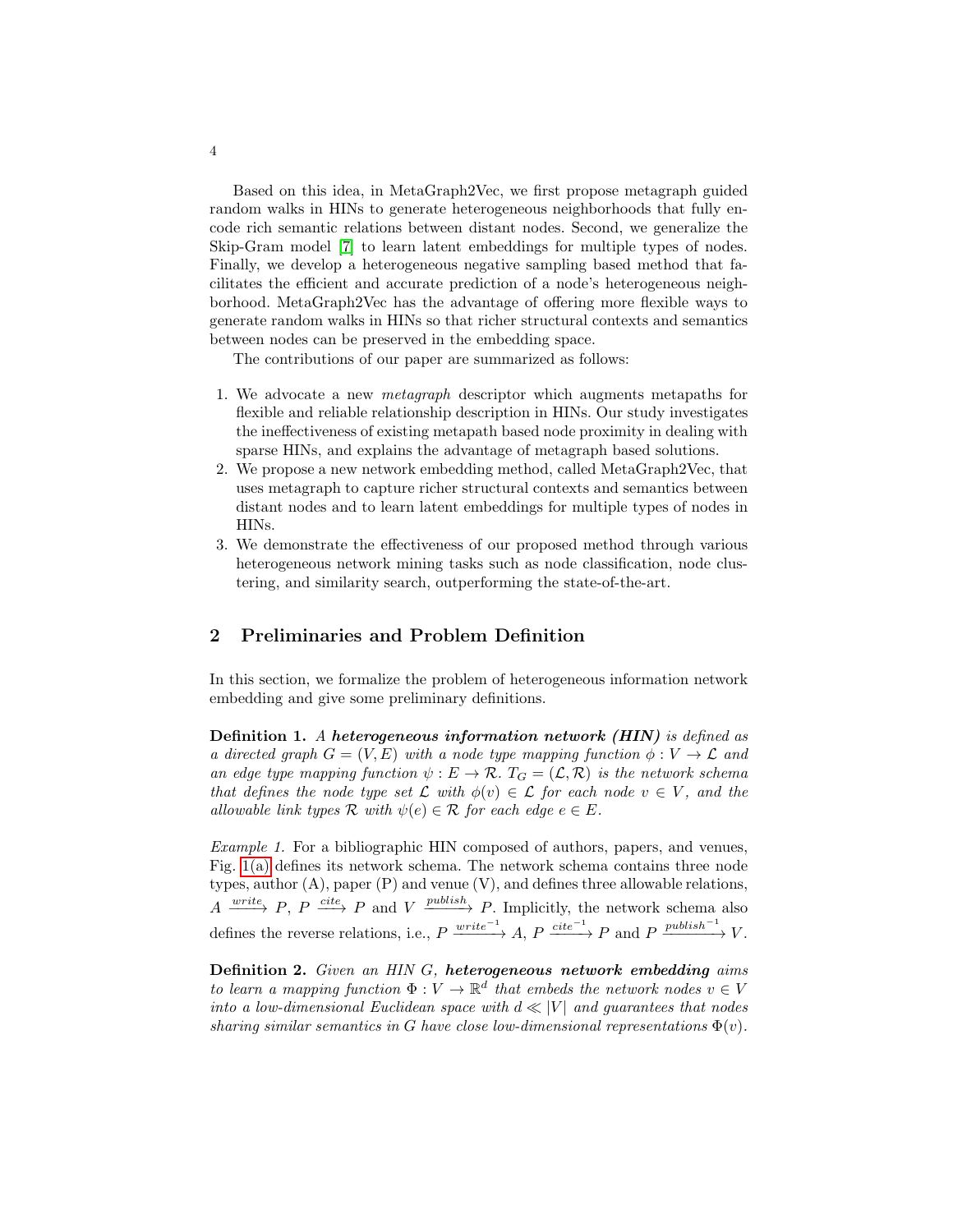**Definition 3.** A metagraph is a directed acyclic graph  $(DAG)$   $\mathcal{G} = (N, M, n_s, n_t)$ *defined on the given HIN schema*  $T_G = (\mathcal{L}, \mathcal{R})$ *, which has only a single source node*  $n_s$  (*i.e., with* 0 *in-degree*) and a single target node  $n_t$  (*i.e., with* 0 *outdegree).* N *is the set of the occurrences of node types with*  $n \in \mathcal{L}$  *for each*  $n \in N$ *.* M is the set of the occurrences of edge types with  $m \in \mathcal{R}$  for each  $m \in M$ .

As metagraph  $G$  depicts complex composite relations between nodes of type  $n_s$  and  $n_t$ , N and M may contain duplicate node and edge types. To clarify, we define the *layer* of each node in  $N$  as its topological order in  $\mathcal G$  and denote the number of layers by  $d_{\mathcal{G}}$ . According to nodes' layer, we can partition N into disjoint subsets  $N[i]$   $(1 \leq i \leq d_{\mathcal{G}})$ , which represents the set of nodes in layer *i*. Each  $N[i]$  does not contain duplicate nodes. Now each element in N and M can be uniquely described as follows. For each n in  $N$ , there exists a unique i with  $1 \leq i \leq d_{\mathcal{G}}$  satisfying  $n \in N[i]$  and we define the layer of node n as  $l(n) = i$ . For each  $m \in M$ , there exist unique i and j with  $1 \leq i \leq j \leq d_{\mathcal{G}}$  satisfying  $m \in N[i] \times N[j].$ 

*Example 2.* Given a bibliographic HIN G and a network schema  $T_G$  shown in Fig. [1\(a\),](#page-2-0) Fig. [1\(b\)](#page-2-1) shows an example of metagraph  $\mathcal{G} = (N, M, n_s, n_t)$  with  $n_s = n_t = A$ . There are 5 layers in G and node set N can be partitioned into 5 disjoint subsets, one for each layer, where  $N[1] = \{A\}, N[2] = \{P\}, N[3] =$  ${A, V}, N[4] = {P}, N[5] = {A}.$ 

**Definition 4.** For a metagraph  $G = (N, M, n_s, n_t)$  with  $n_s = n_t$ , its recursive metagraph  $\mathcal{G}^{\infty} = (N^{\infty}, M^{\infty}, n_{s}^{\infty}, n_{t}^{\infty})$  is a metagraph formed by tail-head *concatenation of an arbitrary number of*  $\mathcal{G}$ *.*  $\mathcal{G}^{\infty}$  *satisfies the following conditions:* 

- *1.*  $N^{\infty}[i] = N[i]$  *for*  $1 \leq i < d_{\mathcal{G}}$ *, and*  $N^{\infty}[i] = N[i \mod d_{\mathcal{G}} + 1]$  *for*  $i \geq d_{\mathcal{G}}$ *.*
- 2. For each  $m \in N^{\infty}[i] \times N^{\infty}[j]$  *with any* i and j,  $m \in M^{\infty}$  if and only if one *of the following two conditions is satisfied:*  $(a)$   $1 \leq i < j \leq d_{\mathcal{G}}$  *and*  $m \in M \bigcap (N[i] \times N[j])$ ;

 $(b)$   $i \geq d_{\mathcal{G}}, 1 \leq j-i \leq d_{\mathcal{G}}$  and  $m \in M \bigcap (N[i \mod d_{\mathcal{G}}+1] \times N[j \mod d_{\mathcal{G}}+1]).$ 

*In the recursive metagraph*  $\mathcal{G}^{\infty}$ *, for each node*  $n \in \mathbb{N}^{\infty}$ *, we define its layer as*  $l^{\infty}(n)$ .

<span id="page-4-0"></span>**Definition 5.** Given an HIN G and a metagraph  $\mathcal{G} = (N, M, n_s, n_t)$  with  $n_s =$ n<sup>t</sup> *defined on its network schema* TG*, together with the corresponding recursive*  $\mathit{metagraph}$   $\mathcal{G}^{\infty} = (N^{\infty}, M^{\infty}, n^{\infty}_s, n^{\infty}_t)$ , we define the random walk node sequence *constrained by metagraph*  $G$  *as*  $S_G = \{v_1, v_2, \dots, v_L\}$  *with length* L *satisfying the following conditions:*

- *1. For each*  $v_i$   $(1 \leq i \leq L)$  *in*  $S_{\mathcal{G}}$ *,*  $v_i \in V$  *and for each*  $v_i$   $(1 \leq i \leq L)$  *in*  $S_{\mathcal{G}}$ *,*  $(v_{i-1}, v_i) \in E$ . Namely, the sequence  $\mathcal{S}_{\mathcal{G}}$  respects the network structure in G.
- 2.  $\phi(v_1) = n_s$  and  $l^{\infty}(\phi(v_1)) = 1$ . Namely, the random walk starts from a node *with type*  $n_s$ .
- *3. For each*  $v_i$  (1 < i ≤ L) in  $\mathcal{S}_G$ , there exists a unique j satisfying  $(\phi(v_{i-1}), \phi(v_i))$  $M^{\infty} \bigcap (N^{\infty}[l^{\infty}(\phi(v_{i-1}))] \times N^{\infty}[j])$  with  $j > l^{\infty}(\phi(v_{i-1}))$ ,  $\phi(v_i) \in N^{\infty}[j]$ and  $l^{\infty}(\phi(v_i)) = j$ . Namely, the random walk is constrained by the recursive *metagraph*  $\mathcal{G}^{\infty}$ *.*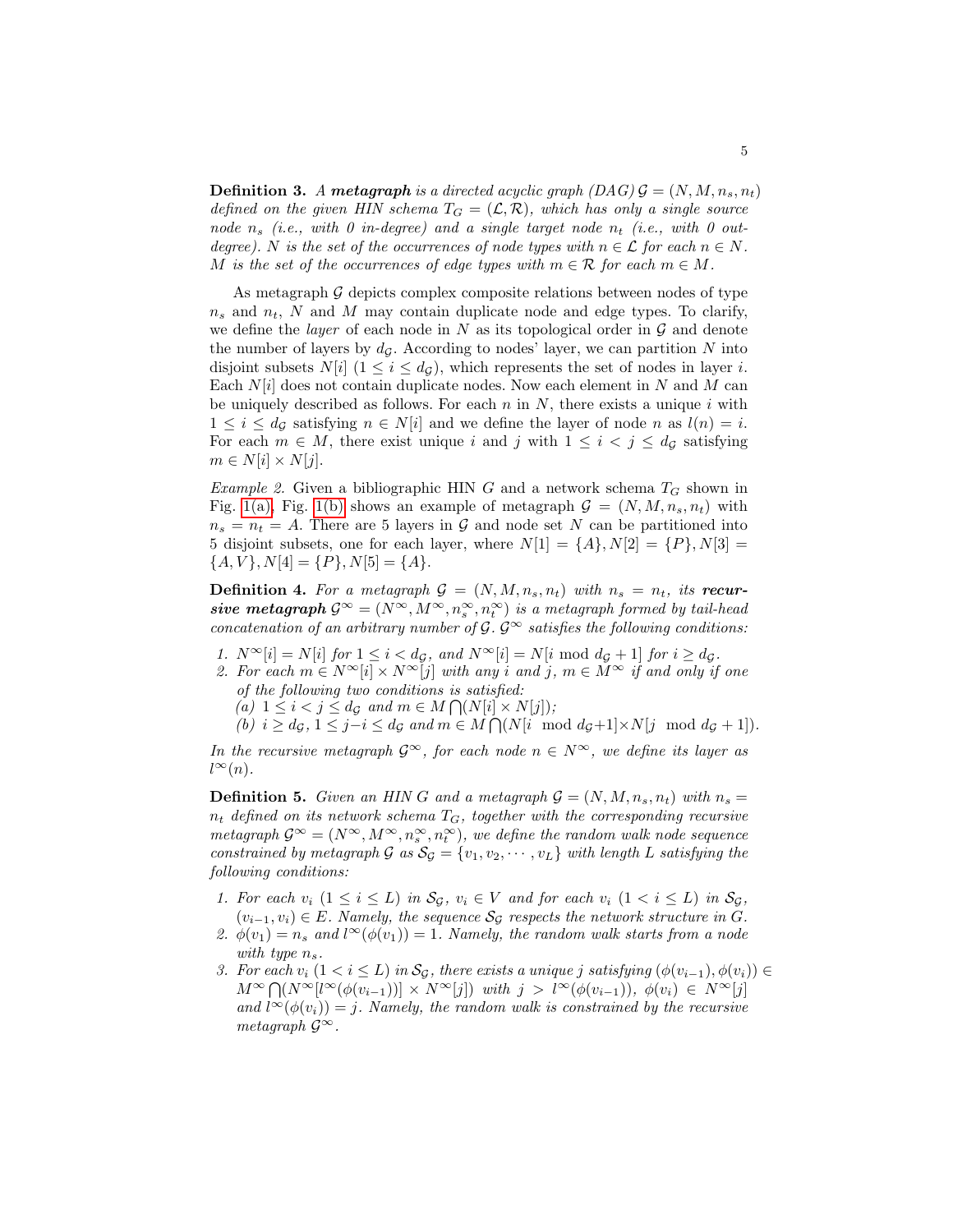*Example 3.* Given metagraph G in Fig. [1\(b\),](#page-2-1) a possible random walk is  $a_1 \rightarrow a_2$  $p_1 \rightarrow v_1 \rightarrow p_2 \rightarrow a_2 \rightarrow p_3 \rightarrow a_3 \rightarrow p_4 \rightarrow a_5$ . It describes that author  $a_1$  and  $a_2$ publish papers in the same venue  $v_1$  and author  $a_2$  and  $a_5$  share the common co-author  $a_3$ . Compared with metapath  $\mathcal{P}_1$  given in Fig. [1\(b\),](#page-2-1) metagraph  $\mathcal G$ captures richer semantic relations between distant nodes.

## 3 Methodology

In this section, we first present metagraph-guided random walk to generate heterogeneous neighborhood in an HIN, and then present the MetaGraph2Vec learning strategy to learn latent embeddings of multiple types of nodes.

#### 3.1 MetaGraph Guided Random Walk

In an HIN  $G = (V, E)$ , assuming a metagraph  $\mathcal{G} = (N, M, n_s, n_t)$  with  $n_s = n_t$ is given according to domain knowledge, we can get the corresponding recursive metagraph  $\mathcal{G}^{\infty} = (N^{\infty}, M^{\infty}, n_s^{\infty}, n_t^{\infty})$ . After choosing a node of type  $n_s$ , we can start the metagraph guided random walk. We denote the transition probability guided by metagraph  $\mathcal G$  at *i*th step as Pr $(v_i|v_{i-1}; \mathcal G^{\infty})$ . According to Definition [5,](#page-4-0) if  $(v_{i-1}, v_i) \notin E$ , or  $(v_{i-1}, v_i) \in E$  but there is no link from node type  $\phi(v_{i-1})$ at layer  $l^{\infty}(\phi(v_{i-1}))$  to node type  $\phi(v_i)$  in the recursive metagraph  $\mathcal{G}^{\infty}$ , the transition probability  $Pr(v_i|v_{i-1}; G^{\infty})$  is 0. The probability  $Pr(v_i|v_{i-1}; G^{\infty})$  for  $v_i$  that satisfies the conditions of Definition [5](#page-4-0) is defined as

$$
\Pr(v_i|v_{i-1};\mathcal{G}^{\infty}) = \frac{1}{T_{\mathcal{G}^{\infty}}(v_{i-1})} \times \frac{1}{|\{u|(v_{i-1},u) \in E, \phi(v_i) = \phi(u)\}|}. \tag{1}
$$

Above,  $T_{\mathcal{G}} \propto (v_{i-1})$  is the number of edge types among the edges starting from  $v_{i-1}$  that satisfy the constraints of the recursive metagraph  $\mathcal{G}^{\infty}$ , which is formalized as

$$
T_{\mathcal{G}^{\infty}}(v_{i-1}) = |\{j | (\phi(v_{i-1}), \phi(u)) \in M^{\infty} \bigcap (N^{\infty}[l^{\infty}(\phi(v_{i-1}))] \times N^{\infty}[j]), (v_{i-1}, u) \in E \}|,
$$
\n(2)

and  $|\{u|(v_{i-1}, u) \in E, \phi(v_i) = \phi(u)\}|$  is the number of  $v_{i-1}$ 's 1-hop forward neighbors sharing common node type with node  $v_i$ .

At step  $i$ , the metagraph guided random walk works as follows. Among the edges starting from  $v_{i-1}$ , it firstly counts the number of edge types satisfying the constraints and randomly selects one qualified edge type. Then it randomly walks across one edge of the selected edge type to the next node. If there are no qualified edge types, the random walk would terminate.

#### 3.2 MetaGraph2Vec Embedding Learning

Given a metagraph guided random walk  $S_{\mathcal{G}} = \{v_1, v_2, \cdots, v_L\}$  with length L, the node embedding function  $\Phi(\cdot)$  is learned by maximizing the probability of the occurrence of  $v_i$ 's context nodes within w window size conditioned on  $\Phi(v_i)$ :

$$
\min_{\Phi} -\log \Pr(\{v_{i-w}, \cdots, v_{i+w}\} \setminus v_i | \Phi(v_i)),\tag{3}
$$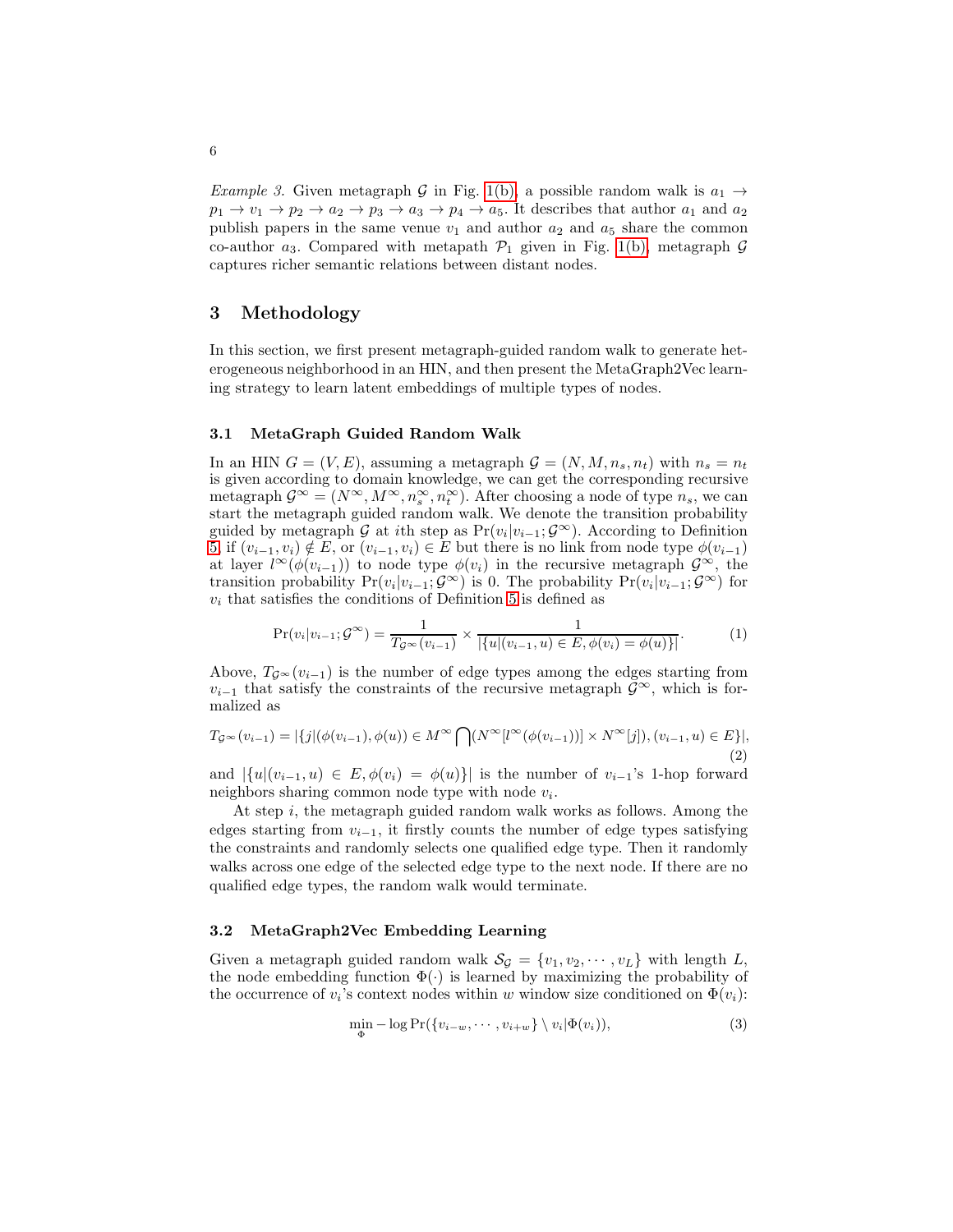where,

$$
\Pr(\{v_{i-w},\cdots,v_{i+w}\}\setminus v_i|\Phi(v_i))=\prod_{j=i-w,j\neq i}^{i+w}\Pr(v_j|\Phi(v_i)).\tag{4}
$$

Following MetaPath2Vec [\[3\]](#page-11-13), the probability  $Pr(v_i | \Phi(v_i))$  is modeled in two different ways:

1. **Homogeneous Skip-Gram** that assumes the probability  $Pr(v_i | \Phi(v_i))$  does not depend on the type of  $v_i$ , and thus models the probability  $Pr(v_i | \Phi(v_i))$ directly by softmax:

$$
Pr(v_j|\Phi(v_i)) = \frac{\exp(\Psi(v_j) \cdot \Phi(v_i))}{\sum_{u \in V} \exp(\Psi(u) \cdot \Phi(v_i))}.
$$
\n
$$
(5)
$$

2. Heterogeneous Skip-Gram that assumes the probability  $Pr(v_i | \Phi(v_i))$  is related to the type of node  $v_i$ :

$$
Pr(v_j|\Phi(v_i)) = Pr(v_j|\Phi(v_i), \phi(v_j))Pr(\phi(v_j)|\Phi(v_i)),
$$
\n(6)

where the probability  $Pr(v_j | \Phi(v_i), \phi(v_j))$  is modeled via softmax:

$$
Pr(v_j|\Phi(v_i), \phi(v_j)) = \frac{\exp(\Psi(v_j) \cdot \Phi(v_i))}{\sum_{u \in V, \phi(u) = \phi(v_j)} \exp(\Psi(u) \cdot \Phi(v_i))}.
$$
(7)

To learn node embeddings, the MetaGraph2Vec algorithm first generates a set of metagraph guided random walks, and then counts the occurrence frequency  $\mathbb{F}(v_i, v_j)$  of each node context pair  $(v_i, v_j)$  within w window size. After that, stochastic gradient descent is used to learn the parameters. At each iteration, a node context pair  $(v_i, v_j)$  is sampled according to the distribution of  $\mathbb{F}(v_i, v_j)$ , and the gradients are updated to minimize the following objective,

$$
O_{ij} = -\log \Pr(v_j|\Phi(v_i)).\tag{8}
$$

To speed up training, negative sampling is used to approximate the objective function:

$$
\mathcal{O}_{ij} = \log \sigma(\Psi(v_j) \cdot \Phi(v_i)) + \sum_{k=1}^{K} \log \sigma(-\Psi(v_{N_{j,k}}) \cdot \Phi(v_i)),
$$
\n(9)

where  $\sigma(\cdot)$  is the sigmoid function,  $v_{N_{j,k}}$  is the kth negative node sampled for node  $v_j$  and K is the number of negative samples. For Homogeneous Skip-Gram,  $v_{N_{j,k}}$  is sampled from all nodes in V; for Heterogeneous Skip-Gram,  $v_{N_{j,k}}$  is sampled from nodes with type  $\phi(v_j)$ . Formally, parameters  $\Phi$  and  $\Psi$  are updated as follows:

<span id="page-6-0"></span>
$$
\Phi = \Phi - \alpha \frac{\partial \mathcal{O}_{ij}}{\partial \Phi}; \quad \Psi = \Phi - \alpha \frac{\partial \mathcal{O}_{ij}}{\partial \Psi}, \tag{10}
$$

where  $\alpha$  is the learning rate.

The pseudo code of the MetaGraph2Vec algorithm is given in Algorithm [1.](#page-7-0)

## 4 Experiments

In this section, we demonstrate the effectiveness of the proposed algorithms for heterogeneous network embedding via various network mining tasks, including node classification, node clustering, and similarity search.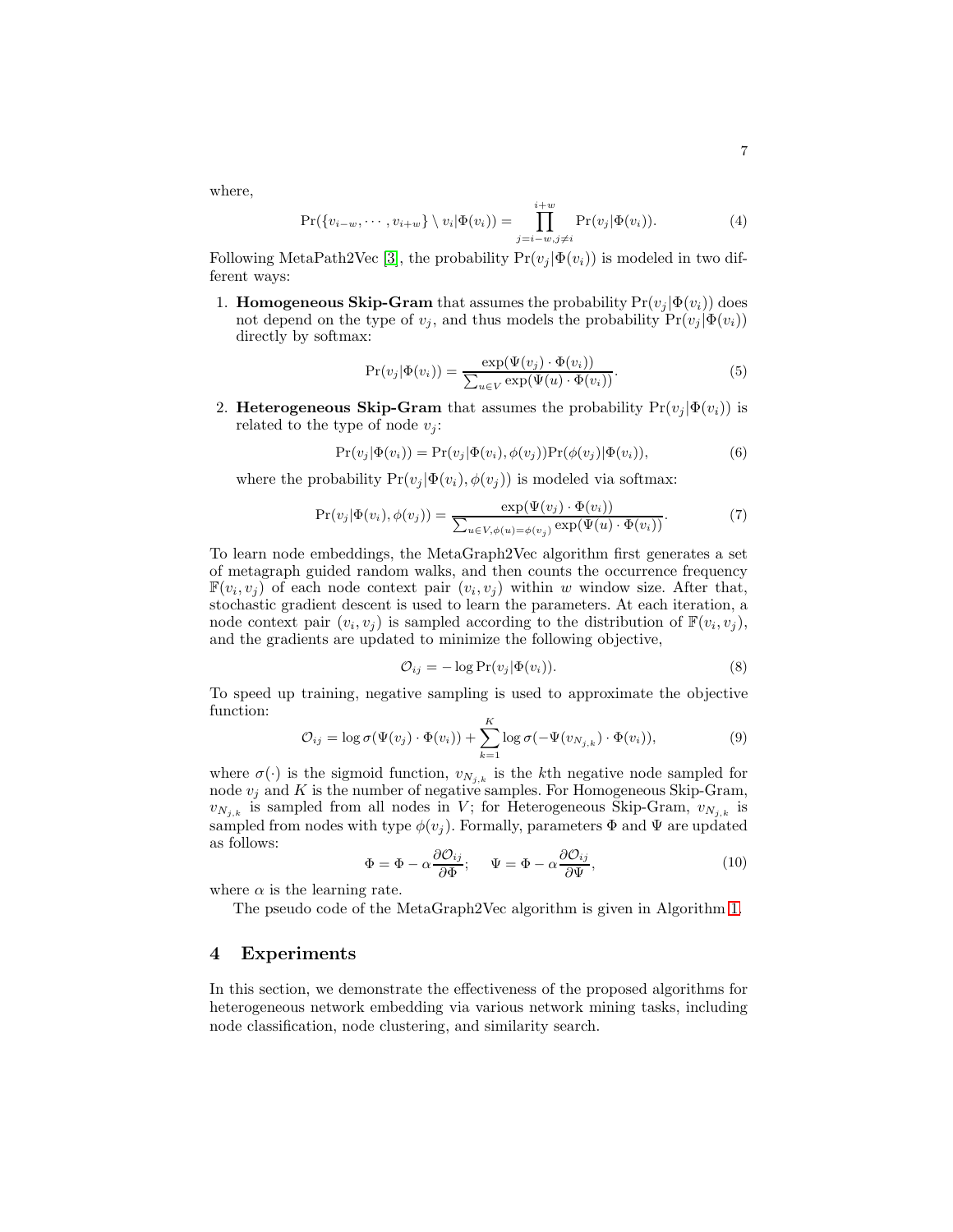<span id="page-7-0"></span>Algorithm 1 The MetaGraph2Vec Algorithm

#### Input:

(1) A heterogeneous information network (HIN):  $G = (V, E);$ (2) A metagraph:  $\mathcal{G} = (N, M, n_s, n_t)$  with  $n_s = n_t$ ; (3) Maximum number of iterations: MaxIterations; Output: Node embedding  $\Phi(\cdot)$  for each  $v \in V$ ; 1:  $\mathbb{S} \leftarrow$  generate a set of random walks according to  $\mathcal{G}$ ; 2:  $\mathbb{F}(v_i, v_j) \leftarrow$  count frequency of node context pairs  $(v_i, v_j)$  in S; 3: Iterations  $\leftarrow 0$ ; 4: repeat 5:  $(v_i, v_j) \leftarrow$  sample a node context pair according to the distribution of  $\mathbb{F}(v_i, v_j)$ ; 6:  $(\Phi, \Psi) \leftarrow$  update parameters using  $(v_i, v_j)$  and Eq. [\(10\)](#page-6-0); 7:  $Iterations \leftarrow Iterations + 1;$ 8: until convergence or Iterations  $\geq$  MaxIterations 9: return Φ;

#### 4.1 Experimental Settings

For evaluation, we carry out experiments on the  $DBLP<sup>1</sup>$  $DBLP<sup>1</sup>$  $DBLP<sup>1</sup>$  bibliographic HIN, which is composed of papers, authors, venues, and their relationships. Based on paper's venues, we extract papers falling into four research areas: *Database*, *Data Mining*, *Artificial Intelligence*, *Computer Vision*, and preserve the associated authors and venues, together with their relations. To simulate the papervenue sparsity, we randomly select 1/5 papers and remove their paper-venue relations. This results in a dataset that contains 70,910 papers, 67,950 authors, 97 venues, as well as 189,875 paper-author relations, 91,048 paper-paper relations and 56,728 venue-paper relations.

To evaluate the quality of the learned embeddings, we carry out multi-class classification, clustering and similarity search on author embeddings. Metapaths and metagraph shown in Fig. [1\(b\)](#page-2-1) are used to measure the proximity between authors. The author's ground true label is determined by research area of his/her major publications.

We evaluate MetaGraph2Vec with Homogeneous Skip-Gram and its variant MetaGraph2Vec++ with Heterogeneous Skip-Gram. We compare their performance with the following state-of-the-art baseline methods:

- DeepWalk [\[8\]](#page-11-6): It uses the uniform random walk that treats nodes of different types equally to generate random walks.
- LINE [\[12\]](#page-11-7): We use two versions of LINE, namely LINE 1 and LINE 2, which models the first order and second order proximity, respectively. Both neglect different node types and edge types.
- $-$  MetaPath2Vec and MetaPath2Vec++ [\[3\]](#page-11-13): They are the state-of-the-art network embedding algorithms for HINs, with MetaPath2Vec++ being a variant of MetaPath2Vec that uses heterogeneous negative sampling. To demon-

<span id="page-7-1"></span><sup>&</sup>lt;sup>1</sup> https://aminer.org/citation (Version 3 is used)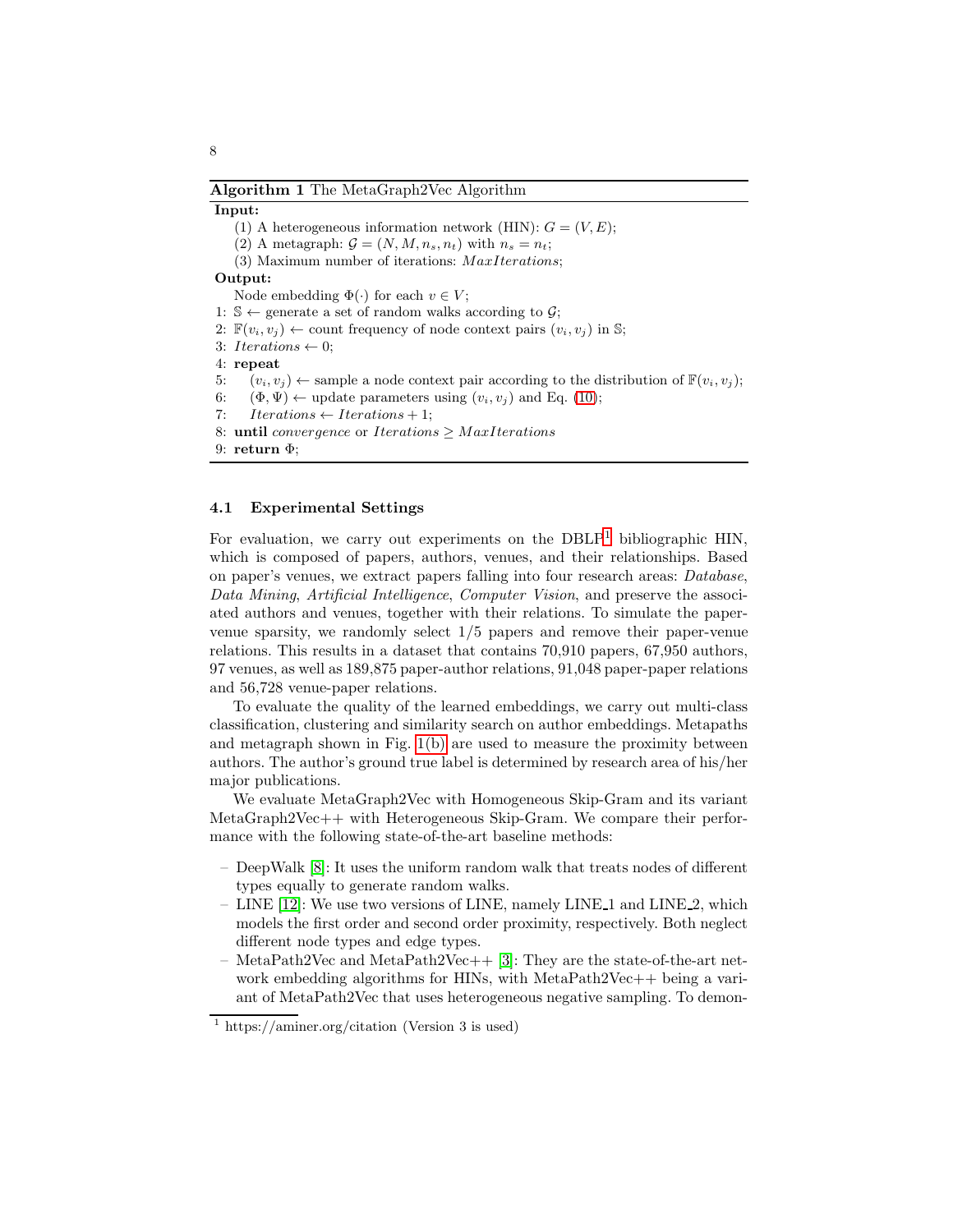strate the strength of metagraph over metapath, we compare with different versions of the two algorithms:  $P_1$  MetaPath2Vec,  $P_2$  MetaPath2Vec and Mixed MetaPath2Vec, which uses  $P_1$  only,  $P_2$  only, or both, to guide random walks, as well as their counterparts,  $P_1$  MetaPath2Vec++,  $P_2$  MetaPath2Vec++, and Mixed MetaPath2Vec++.

For all random walk based algorithms, we start random walks with length  $L = 100$  at each author for  $\gamma = 80$  times, for efficiency reasons. For the mixed MetaPath2Vec methods,  $\gamma/2 = 40$  random walks are generated by following metapaths  $\mathcal{P}_1$  and  $\mathcal{P}_2$ , respectively. To improve the efficiency, we use our optimization strategy for all random walk based methods: After random walks are generated, we first count the co-occurrence frequencies of node context pairs using a window size  $w = 5$ , and according to the frequency distribution, we then sample one node context pair to do stochastic gradient descent sequentially. For fair comparisons, the total number of samples (iterations) is set to 100 million, for both random walk based methods and LINE. For all methods, the dimension of learned node embeddings d is set to 128.

#### 4.2 Node Classification Results

We first carry out multi-class classification on the learned author embeddings to compare the performance of all algorithms. We vary the ratio of training data from 1% to 9%. For each training ratio, we randomly split training set and test set for 10 times and report the averaged accuracy.

| Method                         | $1\%$ | $2\%$ | 3%    | $4\%$ | 5%    | 6%    | 7%    | 8%    | 9%    |
|--------------------------------|-------|-------|-------|-------|-------|-------|-------|-------|-------|
| DeepWalk                       | 82.39 | 86.04 | 87.16 | 88.15 | 89.10 | 89.49 | 90.02 | 90.25 | 90.56 |
| LINE <sub>1</sub>              | 71.25 | 79.25 | 83.11 | 85.60 | 87.17 | 88.29 | 89.05 | 89.45 | 89.63 |
| LINE <sub>2</sub>              | 75.70 | 80.80 | 82.49 | 83.88 | 84.83 | 85.71 | 86.58 | 86.90 | 86.93 |
| $P_1$ MetaPath2Vec             | 83.24 | 87.70 | 88.42 | 89.05 | 89.26 | 89.46 | 89.51 | 89.76 | 89.69 |
| $P_1$ MetaPath2Vec++           | 82.14 | 86.02 | 87.04 | 87.96 | 88.47 | 88.66 | 88.90 | 88.91 | 89.02 |
| $P_2$ MetaPath2Vec             | 49.59 | 52.12 | 53.76 | 54.67 | 55.68 | 55.49 | 55.83 | 55.68 | 56.07 |
| $\mathcal{P}_2$ MetaPath2Vec++ | 50.31 | 52.50 | 53.72 | 54.47 | 55.53 | 55.78 | 56.30 | 56.36 | 57.02 |
| Mixed MetaPath2Vec             | 83.86 | 87.34 | 88.37 | 89.22 | 89.70 | 90.01 | 90.37 | 90.42 | 90.71 |
| $Mixed MetaPath2Vec++$         | 83.08 | 86.91 | 88.13 | 89.07 | 89.69 | 90.09 | 90.58 | 90.68 | 90.87 |
| MetaGraph2Vec                  | 85.76 | 89.00 | 89.79 | 90.55 | 91.02 | 91.30 | 91.72 | 92.13 | 92.25 |
| $MetaGraph2Vec++$              | 85.20 | 88.97 | 89.99 | 90.78 | 91.42 | 91.65 | 92.13 | 92.42 | 92.46 |

<span id="page-8-0"></span>Table 1. Multi-class author classification on DBLP

Table [1](#page-8-0) shows the multi-class author classification results in terms of accuracy (%) for all algorithms, with the highest score highlighted by bold. Our Meta-Graph2Vec and MetaGraph2vec++ algorithms achieve the best performance in all cases. The performance gain over metapath based algorithms proves the capacity of MetaGraph2Vec in capturing complex semantic relations between distant authors in sparse networks, and the effectiveness of the semantic similarity in learning informative node embeddings. By considering methpaths between different types of nodes, MetaPath2Vec can capture better proximity properties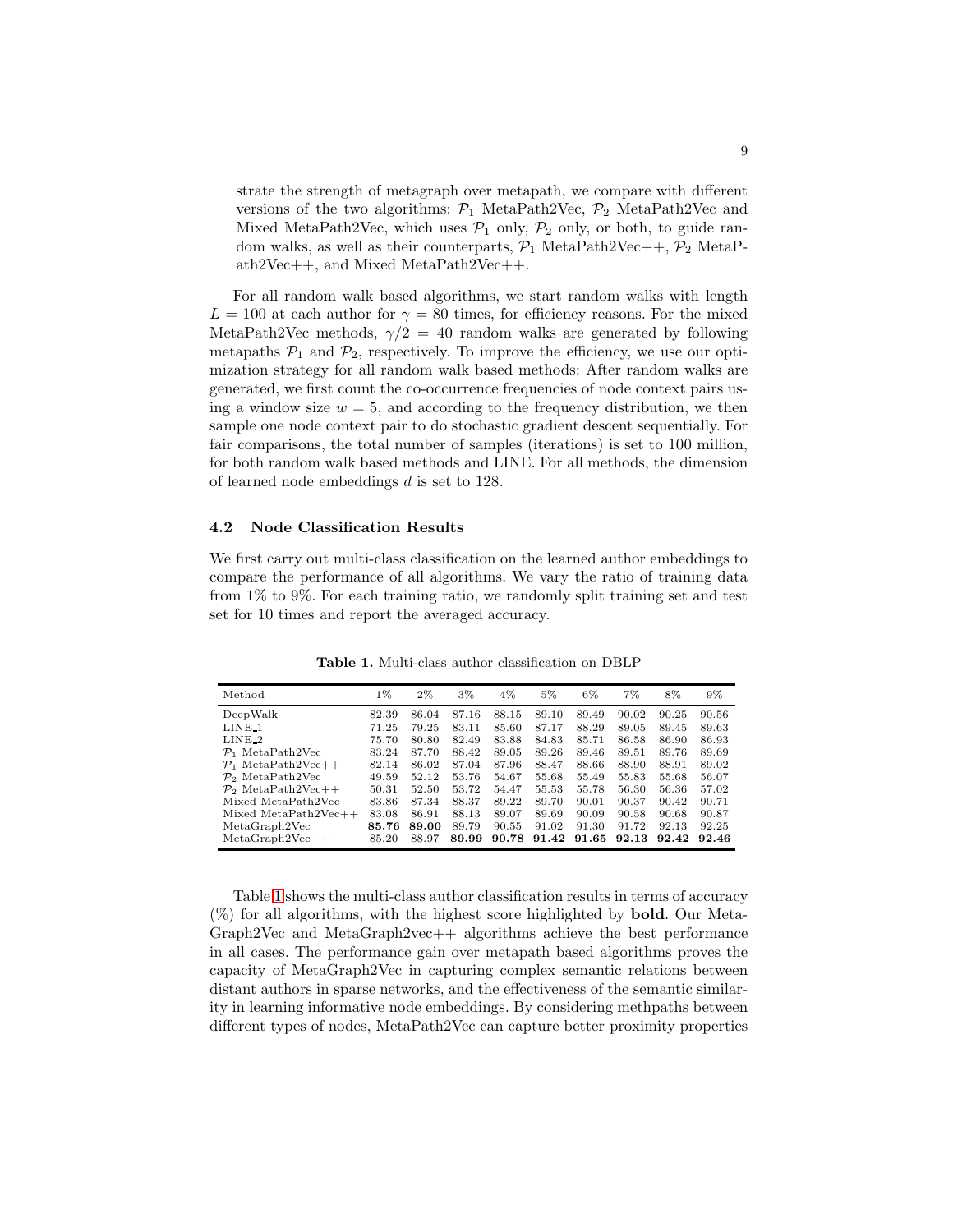and learn better author embeddings than DeepWalk and LINE, which neglect different node types and edge types.

#### 4.3 Node Clustering Results

We also carry out node clustering experiments to compare different embedding algorithms. We take the learned author embeddings produced by different methods as input and adopt  $K$ -means to do clustering. With authors' labels as ground truth, we evaluate the quality of clustering using three metrics, including Accuracy, F score and NMI. From Table [2,](#page-9-0) we can see that MetaGraph2Vec and MetaGraph2Vec++ yield the best clustering results on all three metrics.

| 73.87                           | 67.39 | 42.02                        |
|---------------------------------|-------|------------------------------|
| 50.26                           | 46.33 | 17.94                        |
| 52.14                           | 45.89 | 19.55                        |
| 69.39                           | 63.05 | 41.72                        |
| 66.11                           | 58.68 | 36.45                        |
| 47.51                           | 43.30 | 6.17                         |
| 47.65                           | 41.48 | 6.56                         |
| 77.20                           | 69.50 | 49.43                        |
| $Mixed MetaPath2Vec++$<br>72.36 | 65.09 | 42.40                        |
| 78.00                           | 70.96 | 51.40                        |
| 77.48                           | 70.69 | 50.60                        |
|                                 |       | $Accuracy(\%) F(\%) NMI(\%)$ |

<span id="page-9-0"></span>Table 2. Author clustering on DBLP

### 4.4 Node Similarity Search

Experiments are also performed on similarity search to verify the ability of Meta-Graph2Vec to capture author proximities in the embedding space. We randomly select 1,000 authors and rank their similar authors according to cosine similarity score. Table [3](#page-10-0) gives the averaged precision@100 and precision@500 for different embedding algorithms. As can be seen, our MetaGraph2Vec and Meta-Graph2Vec++ achieve the best search precisions.

#### 4.5 Parameter Sensitivity

We further analyze the sensitivity of MetaGraph2vec and MetaGraph2Vec++ to three parameters: (1)  $\gamma$ : the number of metagraph guided random walks starting from each author;  $(2)$  w: the window size used for collecting node context pairs; (3) d: the dimension of learned embeddings. Fig. [3](#page-10-1) shows node classification performance with 5% training ratio by varying the values of these parameters. We can see that, as the dimension of learned embeddings  $d$  increases, Meta-Graph2Vec and MetaGraph2Vec++ gradually perform better and then stay at a stable level. Yet, both algorithms are not very sensitive to the the number of random walks and window size.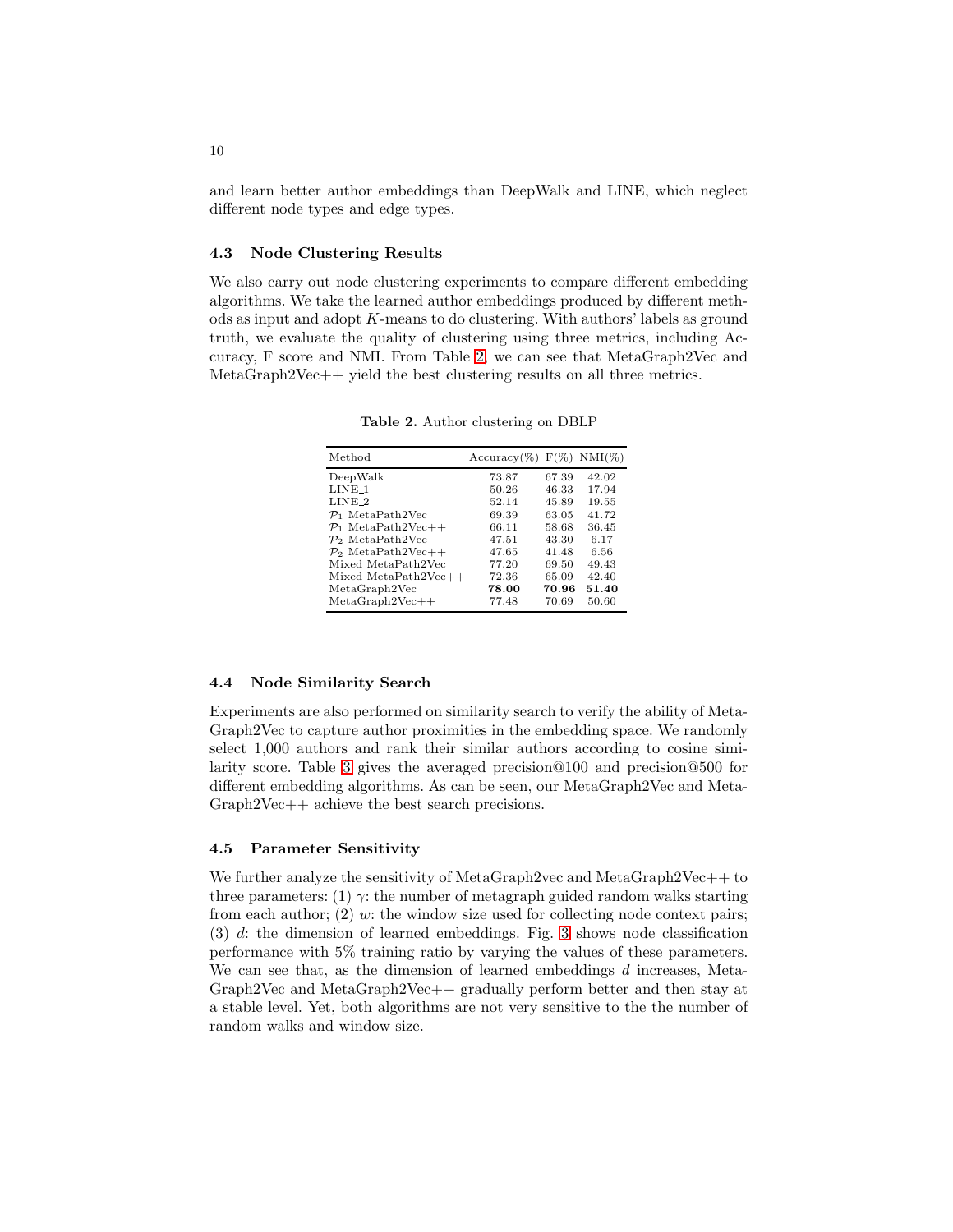<span id="page-10-0"></span>Table 3. Author similarity search on DBLP

| Methods                                                             |                                                                              | Precision@100 $(\%)$ Precision@500 $(\%)$ |                                                  |
|---------------------------------------------------------------------|------------------------------------------------------------------------------|-------------------------------------------|--------------------------------------------------|
| DeepWalk                                                            | 91.65                                                                        | 91.44                                     |                                                  |
| $LINE_1$                                                            | 91.18                                                                        | 89.88                                     |                                                  |
| $LINE_2$                                                            | 91.92                                                                        | 91.38                                     |                                                  |
| $P_1$ MetaPath2Vec                                                  | 88.21                                                                        | 88.64                                     |                                                  |
| $P_1$ MetaPath2Vec++                                                | 88.68                                                                        | 88.58                                     |                                                  |
| $\mathcal{P}_2$ MetaPath2Vec                                        | 53.98                                                                        | 44.11                                     |                                                  |
| $\mathcal{P}_2$ MetaPath2Vec++                                      | 53.39                                                                        | 44.11                                     |                                                  |
| Mixed MetaPath2Vec                                                  | 90.94                                                                        | 90.27                                     |                                                  |
| Mixed MetaPath2Vec++                                                | 91.49                                                                        | 90.69                                     |                                                  |
| MetaGraph2Vec                                                       | 92.50                                                                        | 92.17                                     |                                                  |
| $MetaGraph2Vec++$                                                   | 92.59                                                                        | 91.92                                     |                                                  |
|                                                                     |                                                                              |                                           |                                                  |
| 0.93<br>0.93                                                        |                                                                              | 0.93                                      |                                                  |
| 0.92<br>0.92                                                        |                                                                              | 0.92                                      |                                                  |
|                                                                     |                                                                              |                                           |                                                  |
| 0.91<br>0.91                                                        |                                                                              | 0.91                                      |                                                  |
| 0.9<br>0.9                                                          |                                                                              |                                           |                                                  |
| Accuracy<br>$\frac{0.9}{0.89}$<br>Accuracy<br>$\overset{0.9}{\sim}$ |                                                                              | $\xi_{0.89}$ $\sim$                       |                                                  |
|                                                                     |                                                                              |                                           |                                                  |
| 0.88<br>0.88<br>MetaGraph2Vec<br>-- MetaGraph2Vec++                 | -MetaGraph2Vec<br>-- MetaGraph2Vec++                                         | 0.88                                      | -MetaGraph2Vec<br>$\blacksquare$ MetaGraph2Vec++ |
| 0.87<br>0.87<br>40<br>60<br>80<br>120 140 160<br>100                | $\mathcal{D}$<br>$\overline{3}$<br>$\overline{5}$<br>$\tau$<br>$\Delta$<br>6 | 0.87<br>80<br>64<br>96                    | 112 128 144 160 176                              |
| h                                                                   | $\overline{w}$                                                               |                                           |                                                  |
| a                                                                   | w<br>b                                                                       | $\mathbf{c}$                              | d                                                |

<span id="page-10-1"></span>Fig. 3. The effect of parameters  $\gamma$ , w, and d on node classification performance

# 5 Conclusions and Future Work

This paper studied network embedding learning for heterogeneous information networks. We analyzed the ineffectiveness of existing *metapath* based approaches in handling sparse HINs, mainly because metapath is too strict for capturing relationships in HINs. Accordingly, we proposed a new *metagraph* relationship descriptor which augments metapaths for flexible and reliable relationship description in HINs. By using metagraph to guide the generation of random walks, our new proposed algorithm, MetaGraph2Vec, can capture rich context and semantic information between different types of nodes in the network. The main contribution of this work, compared to the existing research in the field, is twofold: (1) a new metagraph guided random walk approach to capturing rich contexts and semantics between nodes in HINs, and (2) a new network embedding algorithm for very sparse HINs, outperforming the state-of-the-art.

In the future, we will study automatic methods for efficiently learning metagraph structures from HINs and assess the contributions of different metagraphs to network embedding. We will also evaluate the performance of MetaGraph2Vec on other types of HINs, such as heterogeneous biological networks and social networks, for producing informative node embeddings.

Acknowledgments. This work is partially supported by the Australian Research Council (ARC) under discovery grant DP140100545, and by the Program for Professor of Special Appointment (Eastern Scholar) at Shanghai Institutions